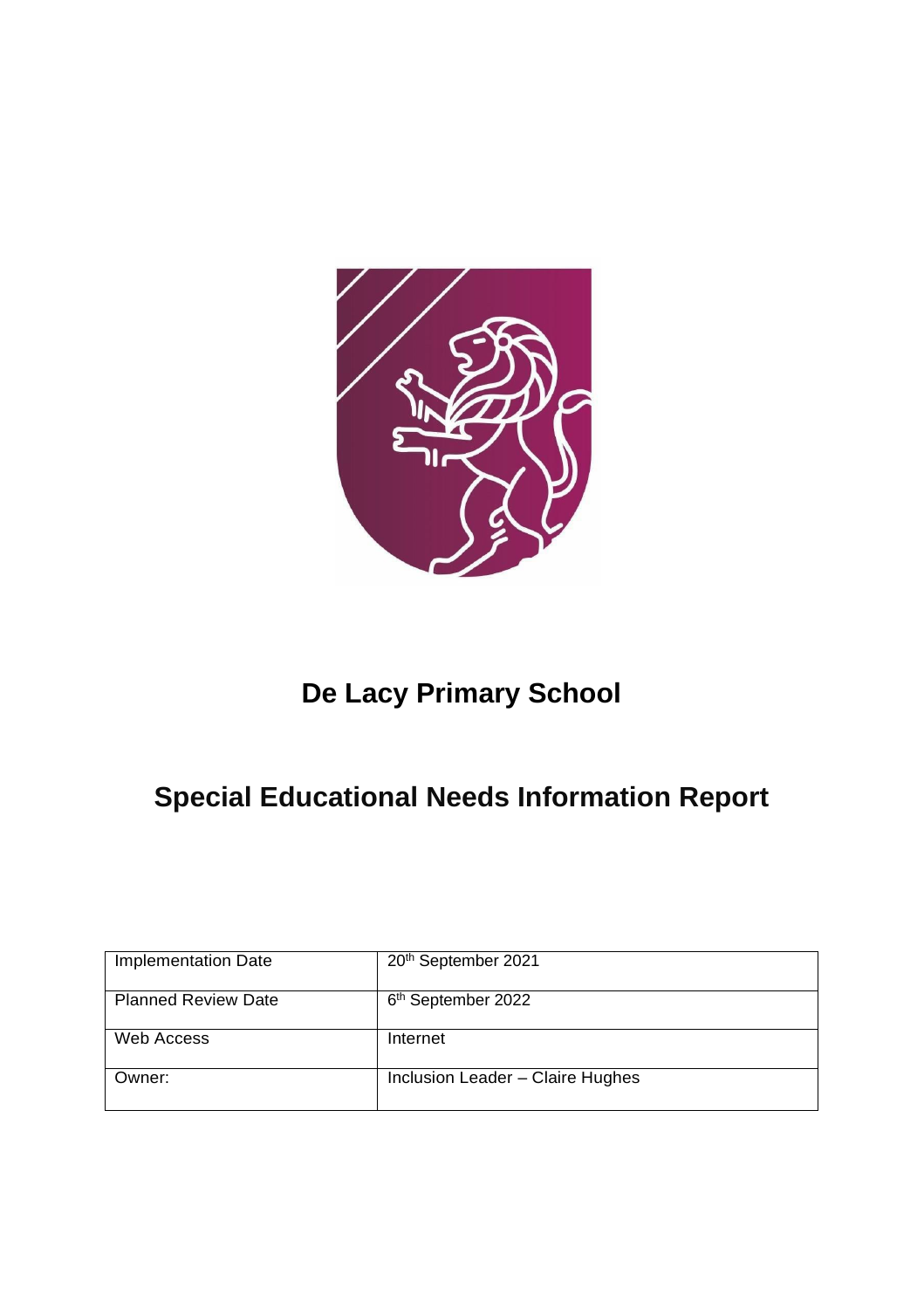

The Special Educational Needs and Disability (SEND) Regulations 2014 require our school to publish certain information regarding our provision for pupils with SEN. This information should be read alongside our SEN Policy, our Assessment Policy, and our Accessibility Plan.

We will ensure that this information is easily accessible by children and parents by including it being on our school website. If information is required in paper copy a request can be made at the school reception. Our SEN information will be updated annually and any changes to the information occurring during the year will be updated as soon as possible.

## **What kinds of special educational needs is provision made for at our school?**

Our school is an inclusive school where every child matters; we aim to address children's needs and support their development in the most appropriate way possible and celebrate effort as much as achievement. Our school's SEND policy details our philosophy in relation to SEND. Additional and/or different provision is currently being made in school for children with a range of needs, including:

- Cognition and Learning Moderate learning difficulties; Specific learning difficulties dyslexia, dyspraxia.
- Sensory, Medical and Physical hearing impairment, sensory processing difficulties, epilepsy.
- Communication and Interaction autistic spectrum condition, Asperger's Syndrome, selective mutism, speech and language difficulties.
- Social, Emotional and Mental Health attention deficit hyperactivity disorder.

Our Special Educational Needs Co-ordinator (SENCo) has 14 years' experience in the field of SEND. She acquired her Post Graduate accreditation for the role of SENCo in July 2013. Currently our SENCO is also in the role of Inclusion Leader. Our team of learning support assistants have extensive experience and training in planning, delivering and assessing intervention programs.

All our staff are trained each year on the needs of new students joining the school – this can include training from specialist agencies or consultants, as well as from our SENCo or other staff with relevant expertise.

SEND training forms part of the continuing professional development of all teachers and learning support assistants and is organised in accordance with the needs of the students. The school works closely with other local schools, sharing training opportunities including professional development days and outside experts. The SENCO is part of the senior leadership team and meets once per half term with other SENCO's / Inclusion Leaders within the trust to review and plan the training, guidance and advice that staff across the school need to ensure they meet the additional learning requirements of our students. Our school's Accessibility Plan outlines adaptations made to the building to meet particular needs and enhance learning.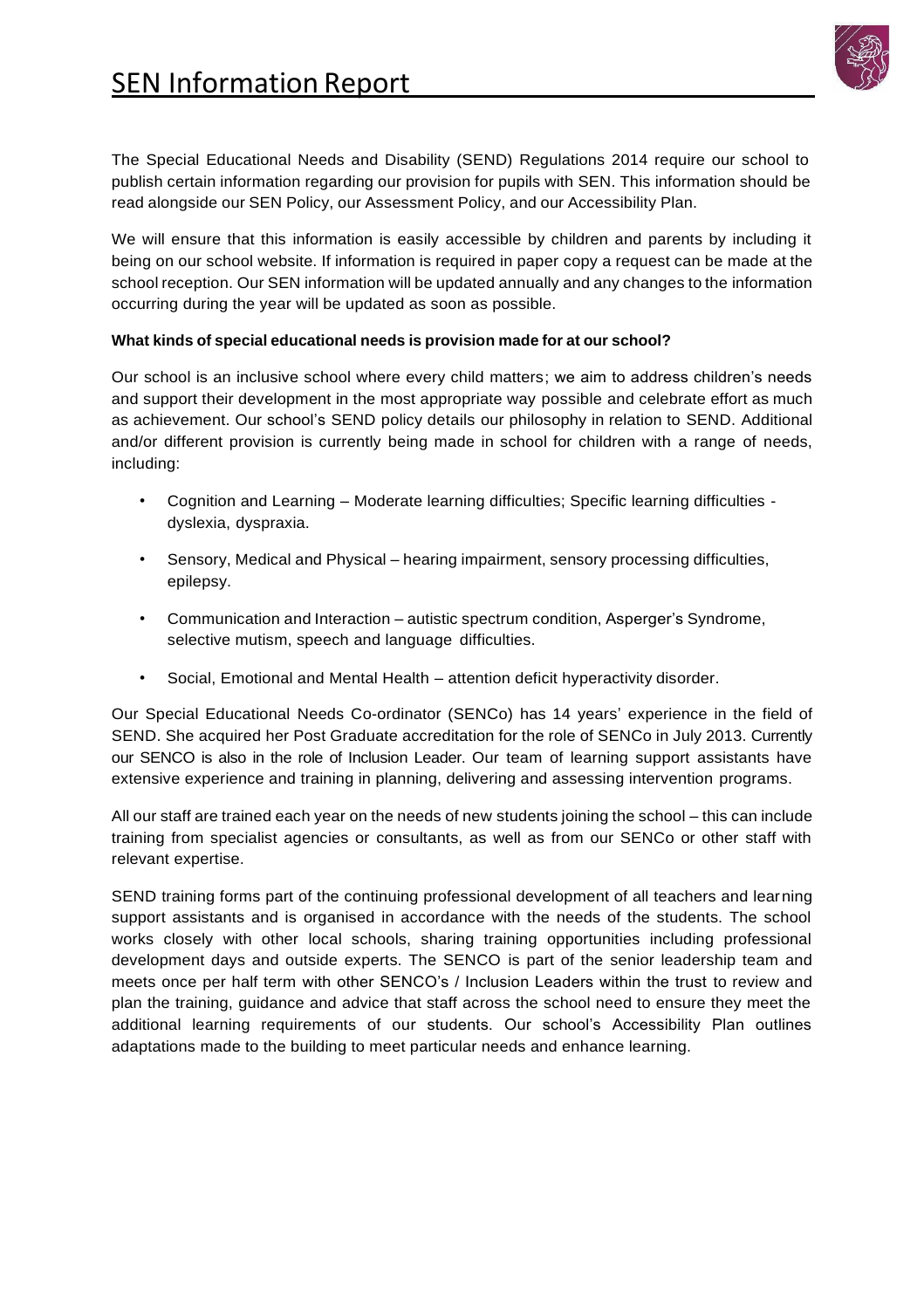

## **What are school's policies with regard to the identification and assessment of children with SEN?**

Our school's Assessment Policy outlines the range of assessments regularly used throughout the school. Additional and different assessment tools may be required when children are making less than expected progress, which can be characterised by progress which:

- Is significantly slower than that of their peers starting from the same baseline
- Fails to match or better the child's previous rate of progress
- Fails to close the attainment gap between the child and their peers
- Widens the attainment gap

Progress in areas other than attainment is also considered e.g. where a child needs to make additional progress with social needs in order to be fully integrated into school life or make a successful transition to high school.

If behaviour is causing concern, it is always considered whether there are any underlying difficulties; if there are none, the class teacher will speak to parents/carers about anything that might have happened at home. The class teacher/SENCo will gather information about incidents occurring, at what time of day, during which lessons and behaviour checklists may also be used to analyse and consider any patterns of behaviour. Observations will be conducted in class/on playground to record behaviours, considering involvement of others/environmental factors and an intervention devised taking into account all information gathered. Our SEND Policy gives further information relating to behaviour support.

Parents are always informed if school considers that their child has an additional need and parents and children (as appropriate depending upon age and capability) are involved in the planning to meet the need. We often recommend initially that eyesight and hearing are checked to discount these aspects as possible underlying causes of learning issues.

At De Lacy Primary School a range of specific, more specialised tests are used (usually by the SEND team) to assist in the identification of an individual child's needs in order to plan targeted programs for them and to use as a benchmark for measuring the impact of subsequent interventions:

To obtain further understanding of a child's learning difficulties, we may use:

- Salford Sentence Reading and Comprehension Test
- Meares-Irlen Assessment (or Intuitive Overlays)
- Nessy Screening
- SNAP assessment profiles
- Age Appropriate Mile Stones Checklist such as B Squared or Wakefield Primary Steps
- 3rd Space Learning Diagnostic Tests
- Thrive Baseline Assessments

Other specialised assessments which may be used in school to identify barriers to learning include:

- Social, emotional, behavioural checklists e.g. Strengths and Difficulties Questionnaire, Emotional Literacy Support Assistant (ELSA) materials, Boxhall Profiles
- Observation schedules e.g. for behaviour, concentration, attention.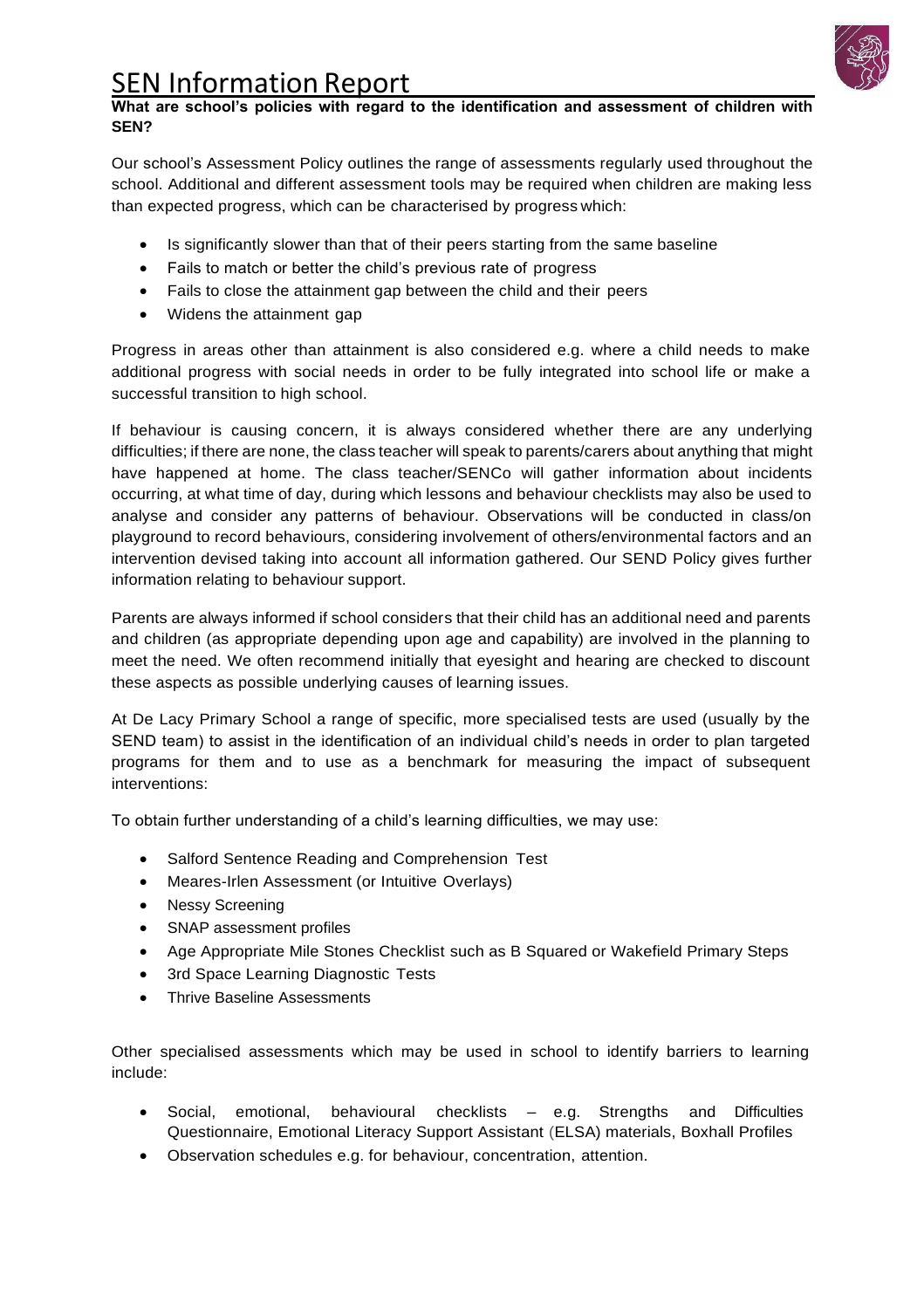

• Assessment of Hand and Fine Motor Skills.

In addition, the school commissions the services of a Speech and Language Therapist – Mrs. Maria Mearis who supports our school in identifying the speech and language needs of our children using a range of specialist assessments.

Further information relating to identification and assessment of children with SEN can be found in our SEND Policy.

## **What are school's policies for making provision for children with SEN whether or not they have Education, Health and Care (EHC) Plans?**

## **a) How do we evaluate the effectiveness of provision for children with SEN?**

- use of a provision map to measure progress and achievement
- Evaluation of individual education plans 'Pen Portraits' and 'Supporting me to Learn Plans'.
- Twice yearly reviews of My Support Plans
- use of assessment information/progress rates etc. pre- and post-interventions
- use of attainment and progress data for children with SEN across the school
- part of whole school tracking of children's progress generally
- use of pupil/parents interviews/questionnaires
- monitoring by the SENCo

## **b) What are our arrangements for assessing and reviewing the progress of children with SEN?**

- our school's Assessment Policy outlines the range of assessments regularly used throughout the school
- evaluation of Supporting Me to Learn Plans
- tracking of pupil progress generally as part of whole school tracking system
- The use of Wakefield Progression Steps and 'B Squared' is used to measure and assess smaller steps of progress or when children are not yet accessing the National Curriculum
- Progress of children with speech and language needs is assessed and reviewed regularly throughout the year by the Speech and Language Therapist (SALT therapist) commissioned by school – Mrs. Maria Mearis.
- a cycle of consultation meetings, based on the plan-do-review model takes place throughout the year for children involved with an Educational Psychology service we commission from Wakefield M D Council
- Twice yearly reviews of My Support Plans however these can be more regular if professionals feel that this is appropriate
- An Annual Review is held for children with EHC Plans; interim reviews can also be arranged throughout the year if deemed necessary
- when children are assessed by the SENCo or by external agencies, meetings take place with the parents/carers and the class teacher to discuss the finding and how best to address need and meet targets
- when assessing children with SEN, consideration is given to recording needs e.g. a reader, scribe, additional time or rest breaks may be necessary
- initial concerns about a child's progress are discussed with the SENCo and parents and followed by referrals to external agencies or placement on intervention programs as deemed appropriate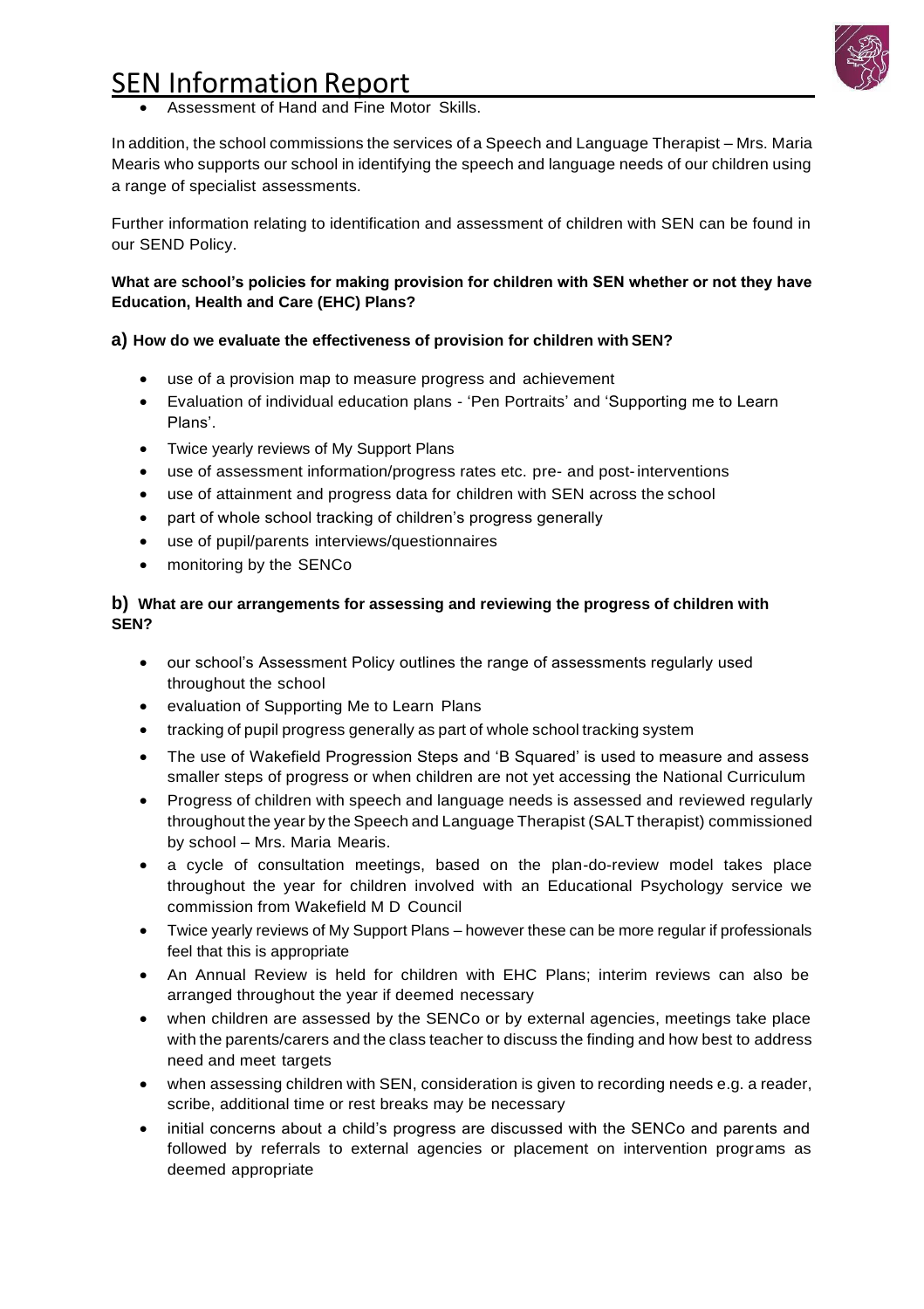

## **c) What is our approach to teaching pupils with SEN?**

- the fundamental aim of our school and the very reason for our existence, is to enable each child to be all that they can embrace and fulfil their unique potential
- Unlocking potential and removing barriers to learning is the promise and commitment of our school.
- We work in partnership with all of our families and external agencies where appropriate to make high aspirations a reality for every child, taking specific action to create effective learning environments, secure children's motivation and concentration, provide equality of opportunity, use appropriate assessments and set suitable targets for learning.
- quality first teaching takes place in all class rooms with the setting of high expectations and the provision of opportunities for all to achieve.
- Provision for children with SEND is a matter for the school as a whole. The School Governance Committee provide overview and challenge on whether our provision provides the support our children need for their learning. In addition our, Headteacher, SENCo and all staff members have important day-to - day responsibilities. All teachers are teachers of children with SEND
- a continuous cycle of planning, teaching and assessing is firmly embedded, which takes account of the wide range of abilities, aptitudes and interests of our children; the majority of our children will learn and progress within these arrangements
- Children with SEND will receive support that is additional to or different from the provision made for other children.
- SEND pupils are further supported through pre teach and misconception sessions.

All our teachers take account of a child's SEN in planning and assessment; they provide appropriate support for communication, language and literacy needs; they plan where necessary to develop children's understanding through the use of all available senses and experience; they plan to enable children to take full part in learning, physical and practical activities; they help children to manage their behaviour in order to take part in learning effectively and safely; they help children to manage their emotions in order to take part in learning effectively

At De Lacy, we aim to identify children with particular needs as early as possible; assessment of need may include observation of children's social skills and learning experiences in all curriculum areas, specific assessment by the school's SENCo, teacher assessment and use of assessments which will enable peer group comparisons to be made.

In completing assessments to consider the whole child, we acknowledge that gifted children often require additional resourcing to extend and fully develop their potential. Children who speak English as a second language may also require additional modified programs and differentiation of the curriculum.

We acknowledge that not all children with disabilities necessarily have special educational needs. All our teachers take action however, to ensure that children with disabilities are able to participate as fully as possible in the curriculum and statutory assessment arrangements.

Potential areas of difficulty are identified and assessed at the outset, without the need for disapplication.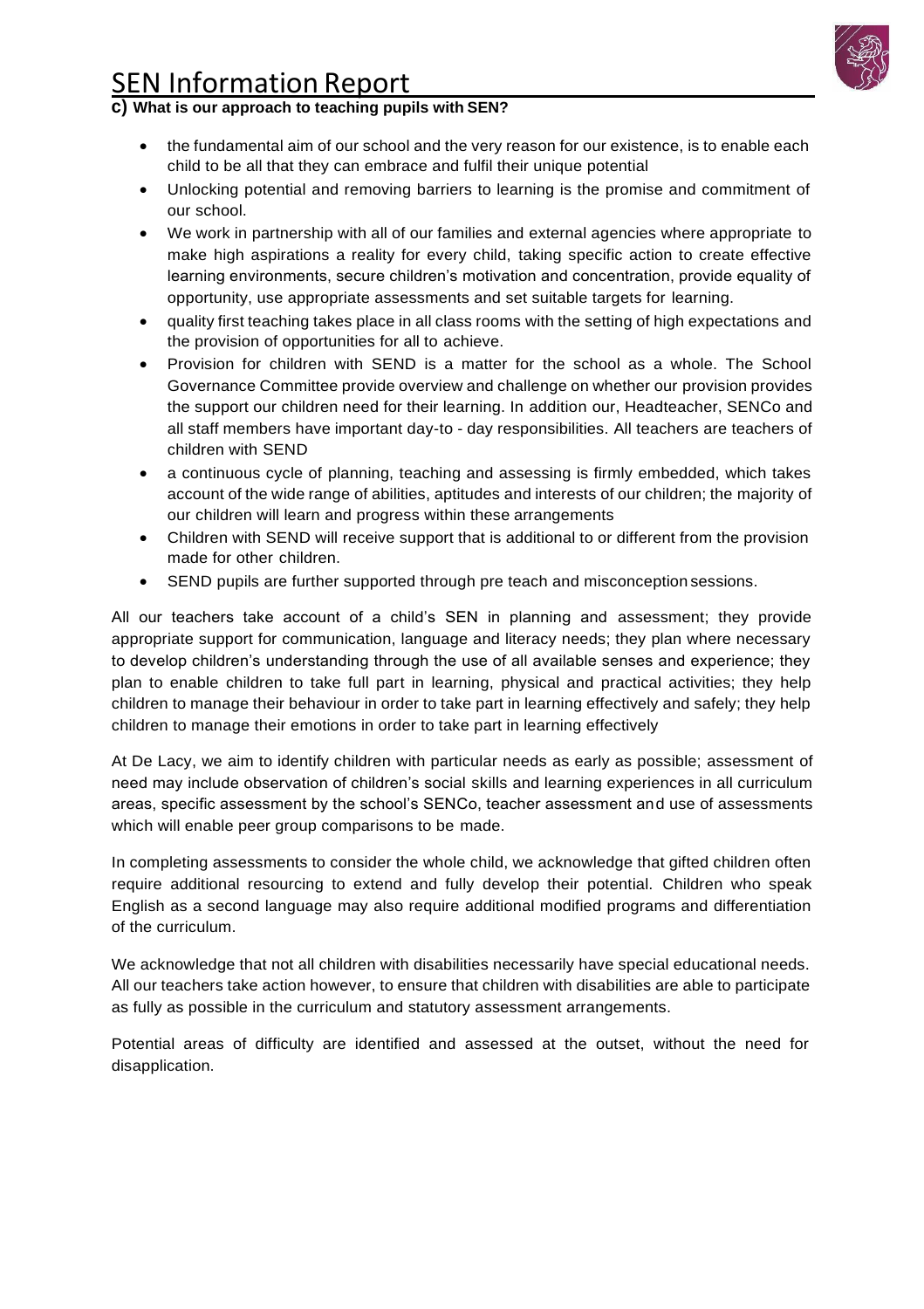

Teachers plan enough time for the satisfactory completion of learning support assessments; plan opportunities where required for the development of skills in practical aspects of the curriculum; identify aspects of programmes of study and attainment targets that may present specific difficulties for children with disabilities.

## **d) How do we adapt the curriculum and learning environment?**

- The curriculum is scaffolded and differentiated to meet the needs of all our children. Differentiation may occur by grouping (e.g. small group, 1:1, ability, peer partners); content of the lesson; teaching style; lesson format (e.g. thematic games, simulations, role-play, discovery learning); pace of the lesson; provision of alternative recording methods (e.g. scribing, use of ICT, mind mapping, photographs etc.); outcomes expected from individual children; materials used; support level provided; provision of alternative location for completion of work.
- school always acts upon advice received from external agencies (e.g. enlarging of print for visually impaired children; most advantageous positioning of hearing impaired children within the classroom and use of aids as recommended; use of laptops for children with recording needs; use of coloured overlays and exercise books for children with Meares-Irlen syndrome; use of brain breaks, sensory cushions, weighted blankets for children with sensory issues).
- we endeavour to ensure that all class rooms are dyslexia friendly including use of labelled resources, word walls, prompt mats, highlighting pens and reading rulers, coloured interactive boards, individual resources – number lines, 100 squares, phonic prompts, alternative means of recording, modelled and shared writing opportunities.
- we endeavour to ensure that all class rooms are Autism spectrum disorder (ASD) friendly including use of visual timetables, personalised timetables and prompt/sequence cards as necessary, quiet work stations, areas of retreat and pictorially labelled resources.
- We endeavour to ensure that all class rooms are speech and language friendly including use of visual feedback, 'chunking' of instructions, use of the 10 second rule to allow processing time, pre-teaching of key vocabulary. We commission the services of a SALT therapist (Mrs. Maria Mearis) to work directly with children in our school and provide training, support and advice to staff
- small group areas are available in both key stages to provide quiet work areas for 1:1 or small group work

## **e)** What additional support for learning is available for children with SEN?

- Most teaching/learning support assistants employed in school are trained to deliver a number of intervention programs throughout the school.
- Some teaching/learning support assistants are deployed in classes to support children on a 1:1 or small group basis or to cover the class in order that the class teacher can provide 1:1 or small group support.
- we follow the Code of Practice for SEN
- we teach a differentiated curriculum to ensure that the needs of all children are met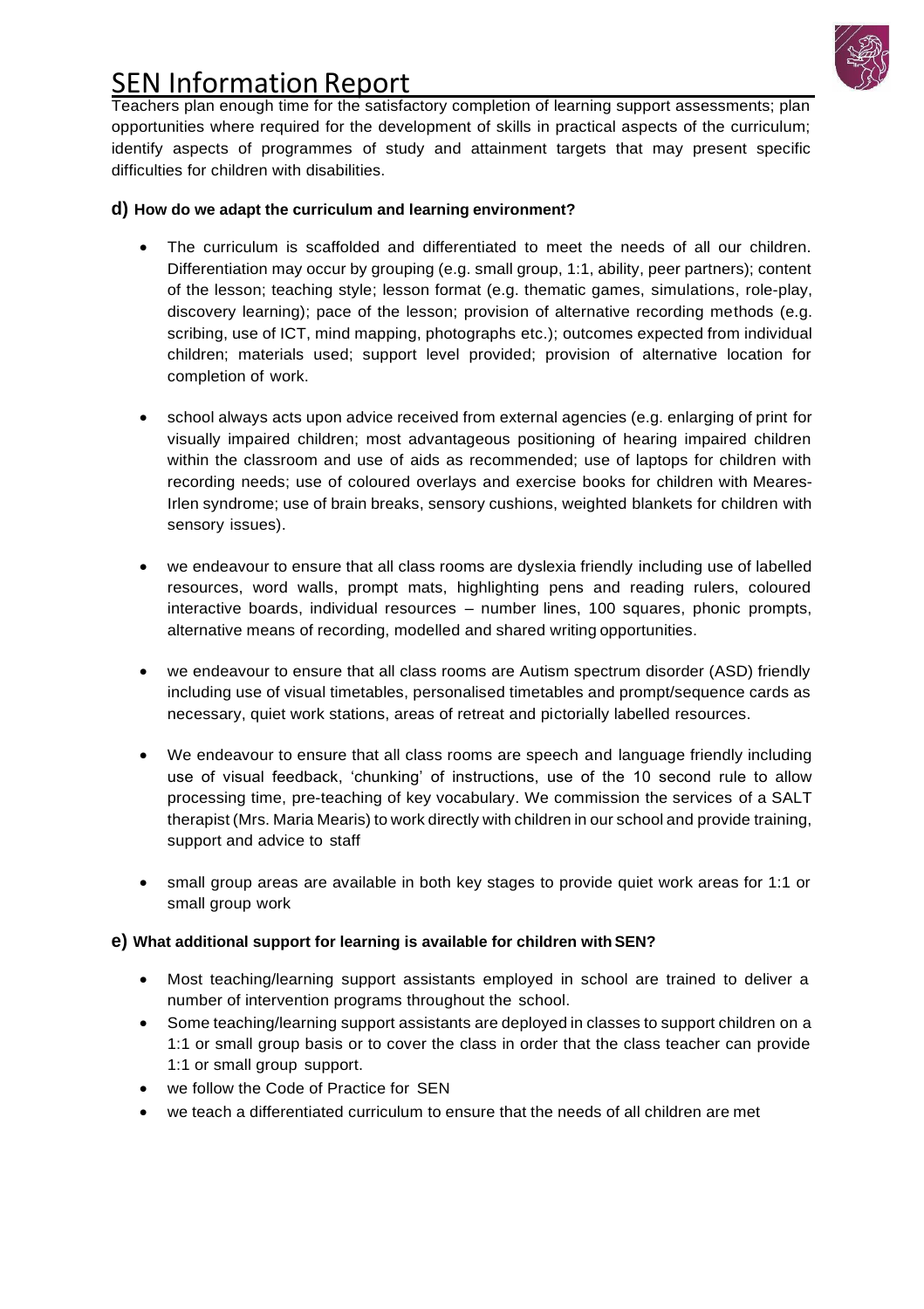

- we implement individual education plans ('Supporting me to Learn') with specific measurable achievable realistic timely (SMART) targets
- Every child with additional needs has a Pen Portrait in place that they have written with the support of a member of staff in their classroom
- a large number of intervention programs are in place for children who require additional support e.g. Precision Teaching; Boosting Reading Sessions; Numicon; Time to Talk; Dealing with Feelings; Teodorescu's Perceptuo-Motor Programme; Nessy
- The Thrive programme is being developed and launched through school to support children with social and emotional barriers to their learning
- individual laptops are used for children with recording needs employing programmes such as 'Clicker 6' to support recording across the curriculum
- For children with specific identified or diagnosed needs, we work very closely with external agencies to ensure that the best possible support is in place (e.g. educational psychologist, speech and language therapists, occupational therapists, specialist teachers).
- Meetings are often held in school involving specialists (as noted above) and/or parents to set targets, evaluate progress and ensure consistency of approach in addressing needs in school and at home
- We commission the services of a speech and language therapist Mrs. Maria Mearis who works directly with children in school and provides training, advice and support to staff with regard to individual children and general or specific speech and language issues
- specific resources or strategies are in place for many children recommended by external agencies e.g. coloured overlays/exercise books, sloping boards, sensory cushions, use of 'brain breaks', access to area of quiet retreat, personalised schedules or sequence strips

## **f) What activities are available for children with SEN in addition tothose available in accordance with the curriculum?**

- all extra-curricular activities are available to all our children
- Access to a Thrive adapted curriculum and sensory space
- Smaller taught groups for maths and English in both key stages
- Access to two Learning Mentors in school
- Our trips and residential trips are available to all our children
- Lunch Time Clubs at lunch times for children with social communication/interaction issues

## **g) What support is available for improving the emotional and social development of children with SEN?**

- specialist advice from WIESENDS for children with social communication/interaction difficulties specialist and advice from our Educational Psychologist
- specialist advice from colleagues at Future in Mind as part of termly 'Team around the School' meetings
- areas designated for 'quiet retreat' within or outside many class rooms including the sensory space
- assessment tools and intervention programmes e.g. Social and Emotional Aspects of Learning (SEAL) materials, Time to Talk, Dealing with Feelings, Structured Play and Play Scripts, Lego Therapy, Thrive, ELSA, Drawing and Talking

## **h) What are the arrangements for children who are looked after by the Local Authority and have SEND?**

- We aim to ensure that all looked after children expect and experience the same outcomes as their peers.
- For pupils with SEND who are looked after, we expect the same equal access to all areas of the curriculum.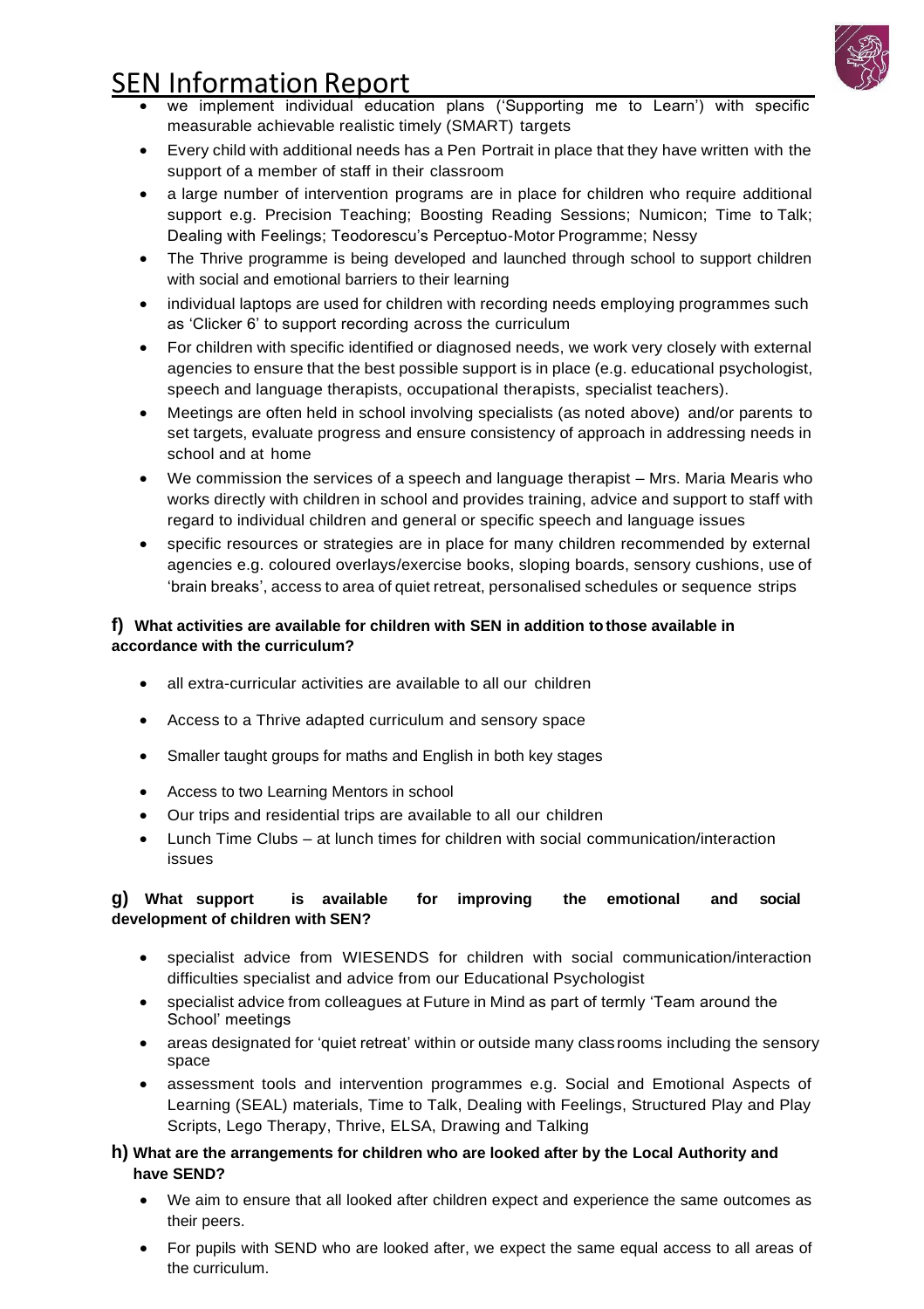

- Accurate attendance records are maintained for all Looked after Children and regular meetings with social workers and members of the Local Authority Looked After Children service.
- Looked after children have regular reviews and Personal Education Plans are updated termly and the progress of these children is tracked separately.
- Extra support is always given and extra funding is available to support children both within and outside school to allow them to access the curriculum effectively and to close the gap between themselves and other children. Parents/carers are given support and regular information.
- Staff are made aware of the difficulties and educational disadvantages faced by looked after children and they understand the need for positive systems to support them, whilst maintaining high expectations for their educational achievement.

#### **What is the name of the SENCo and contact details for the SENCo?**

Claire Hughes (Assistant Head Teacher – Inclusion)

### **Our Inclusion Team support the SENCO and can also be contacted on matters relating to SEND:**

Helen Dancy - Learning Mentor

#### **Contact us**

You can contact our SENCo or any member of our Inclusion team by: Email

[admin@delacy.patrust.org.uk](mailto:admin@delacy.patrust.org.uk)

Telephone: 01977 722620

#### **What is the level of expertise and training of staff in relation to children with SEN and how will specialist expertise be secured?**

- Our SENCo has 14+ years' experience of working with children and has previously worked with pupils with a range of needs including, Downs Syndrome, ASD, Mutism and SLD. Our school SENCo holds the national qualification for SEND at postgraduate level
- Most teaching and learning support assistants are trained to deliver a range of interventions on a small group and 1:1 basis e.g. Precision Teaching; Catch Up reading; Numicon; Time to talk; Dealing with Feelings; Teodorescu's Perceptuo- Motor Programme; Stories for Talking; Play scripts; Quick as Qwerty
- The school has a team of staff trained in First Aid (level 2, however, there are paediatric trained first aid trained staff in Early years and Key Stage 1)
- Staff are trained bi-annually by the School Nurse Team with regard to asthma, epilepsy, diabetes and anaphylaxis.
- The School Nurse Team based at County Hall also provides training to staff regarding specific low incidence medical conditions as needs arise.
- As specific needs arise the SENCo approaches specialists from a range of agencies (e.g. Wakefield MDC Learning Support Service, Occupational Therapy, Wakefield MDC Educational Psychology Service) to seek advice about raising awareness of the specific type of SEN. To enhance knowledge about a specific type of SEN (in order for the class teacher or teaching/learning support assistant working directly with a child with a particular type of SEN to adapt teaching and learning to meet the need appropriately) more specific training may be sought directly through specialist agencies.
- general support and advice from SENCo e.g. with regard to the implementation of specific programmes, creation and monitoring of Supporting Me to Learn Plans, tracking of children with SEN
- Particular support is given to newly qualified teachers and other new members of staff.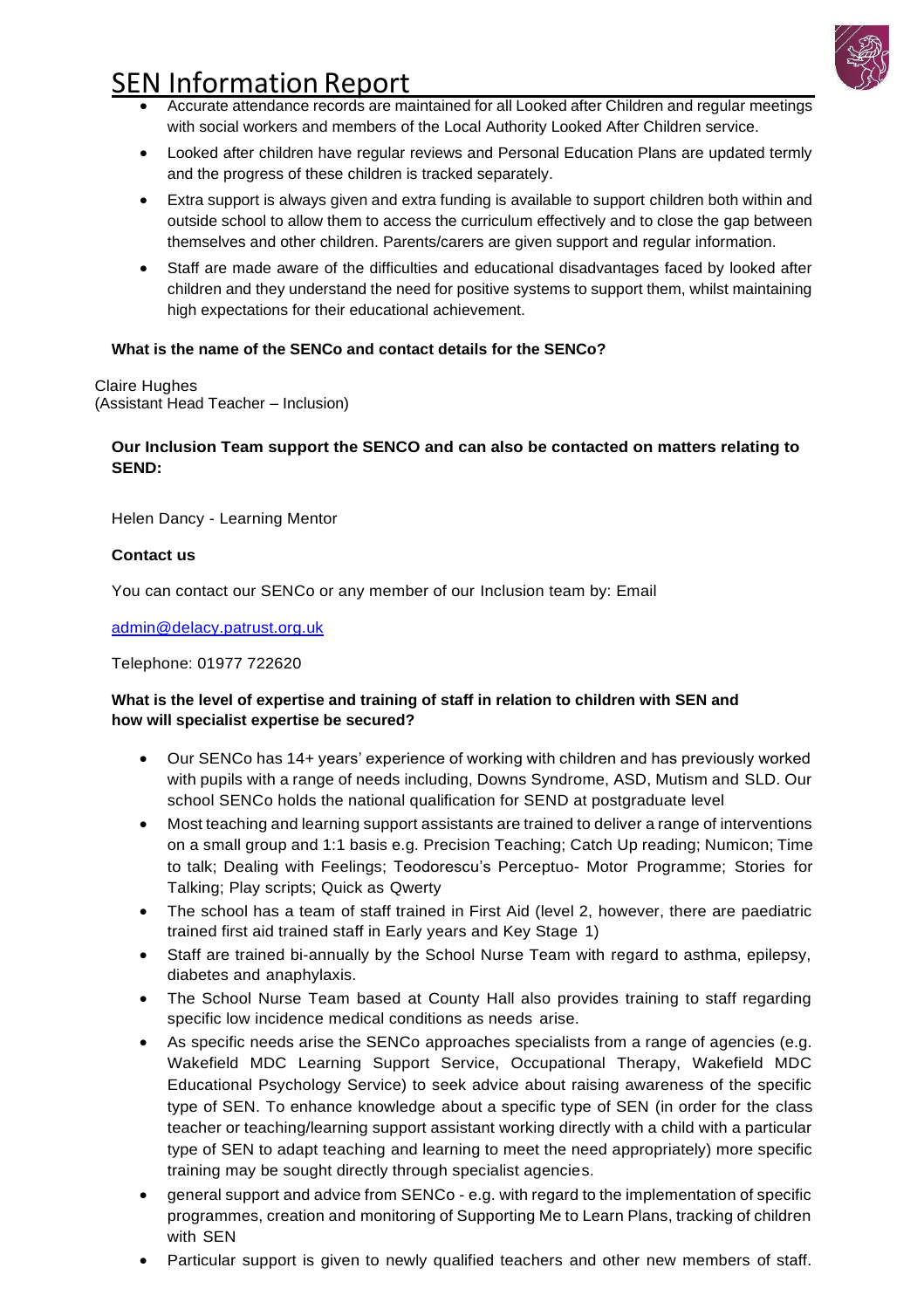

Should a pupil with a specific low incidence need be admitted to the school, then the SENCo will pursue relevant training, in the first instance, for the class teacher and support staff concerned.

- Our SENCo attends regular 'Inclusion Leader Team Meetings' where all SENCos and SEN Support staff in the Pontefract Academies Trust meet together to support each other in their work in school, affording an opportunity to discuss special educational needs issues with colleagues in other schools and disseminate information regarding current practice to colleagues in our school.
- At the close of each school year teachers hold meetings with the class's next teacher to discuss SEN information in preparation for the following year.
- The SENCo is part of the Senior Leadership Team which means that inclusion is high profile within DeLacy School
- Our SENCo organises training on a needs basis and also staff may request specific training.

## **How is equipment and facilities to support children with SEN secured?**

- through discussion with specialist agencies involved
- through discussion with parents
- through discussion with our Headteacher
- equipment and facilities to support children with SEN are non-negotiable at our school; whatever our children with SEN require, within reason they get e.g. an area of quiet retreat for a child with a diagnosis of ASD; provision of coloured over lays/exercise books for children with Meares-Irlen syndrome; provision of equipment

e.g. sensory cushion and implementation of strategies e.g. brain breaks for children with sensory issues - we regard our duty to make reasonable adjustments as an anticipatory duty – i.e. it applies not only to disabled children who already attend our school but also to disabled children who may attend in the future (this does not imply that we anticipate every possible auxiliary aid and service that may be required by current or future children attending our school, but that we anticipate those auxiliary aids and services which it would be reasonable to expect may be required). Auxiliary aids could include for example the provision of a piece of equipment; additional staff assistance for disabled children; readers for children (and adults in our school community) with visual impairments.

• Our school's Accessibility Plan, available on this website outlines adaptations made to the building to meet particular needs and enhance learning.

## **What are the arrangements for consulting parents of children with SEN about and involving such parents in the education of their child?**

- throughout the year there are two Parents' Evenings and there is an end of year annual report to parents;
- parents are invited to review their child's 'Supporting Me to Learn' on a termly basis – these are usually through the parents evening cycle. Plans are evaluated with parents and recommendations for new targets discussed alongside suggestions for supporting their child in the homesetting
- Children with My Support Plans are invited into school at least twice yearly (more frequent if required) in order to review the My Support Plan document with the SENCO, other professionals and class teacher. These meetings are additional to that of parents evenings
	- Our parents appreciate the 'open door' policy whereby the school SEND team are easily contactable via the school office/telephone/email. Parents may be invited into school to discuss their child's progress at any time and additional meetings are set up as required or as requested by parents to discuss particular aspects of a child's SEN; we particularly welcome information from parents about how their child learns best in order that it can be shared with those people who teach the child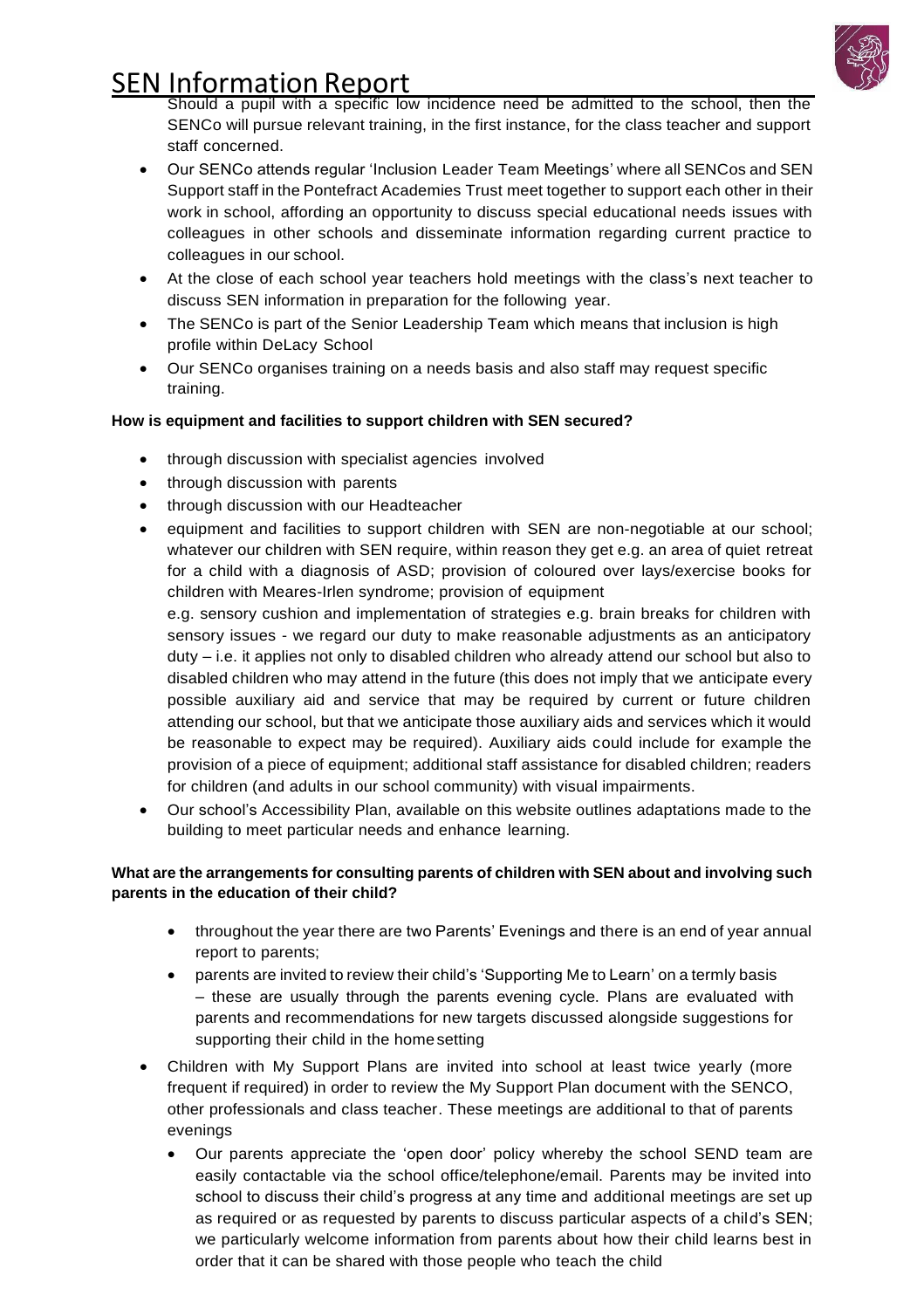

• progress and outcomes are also discussed during consultation meetings with our Educational Psychologist; parents are given a report and discussion takes place regarding the outcomes of any Educational Psychologist assessments/observations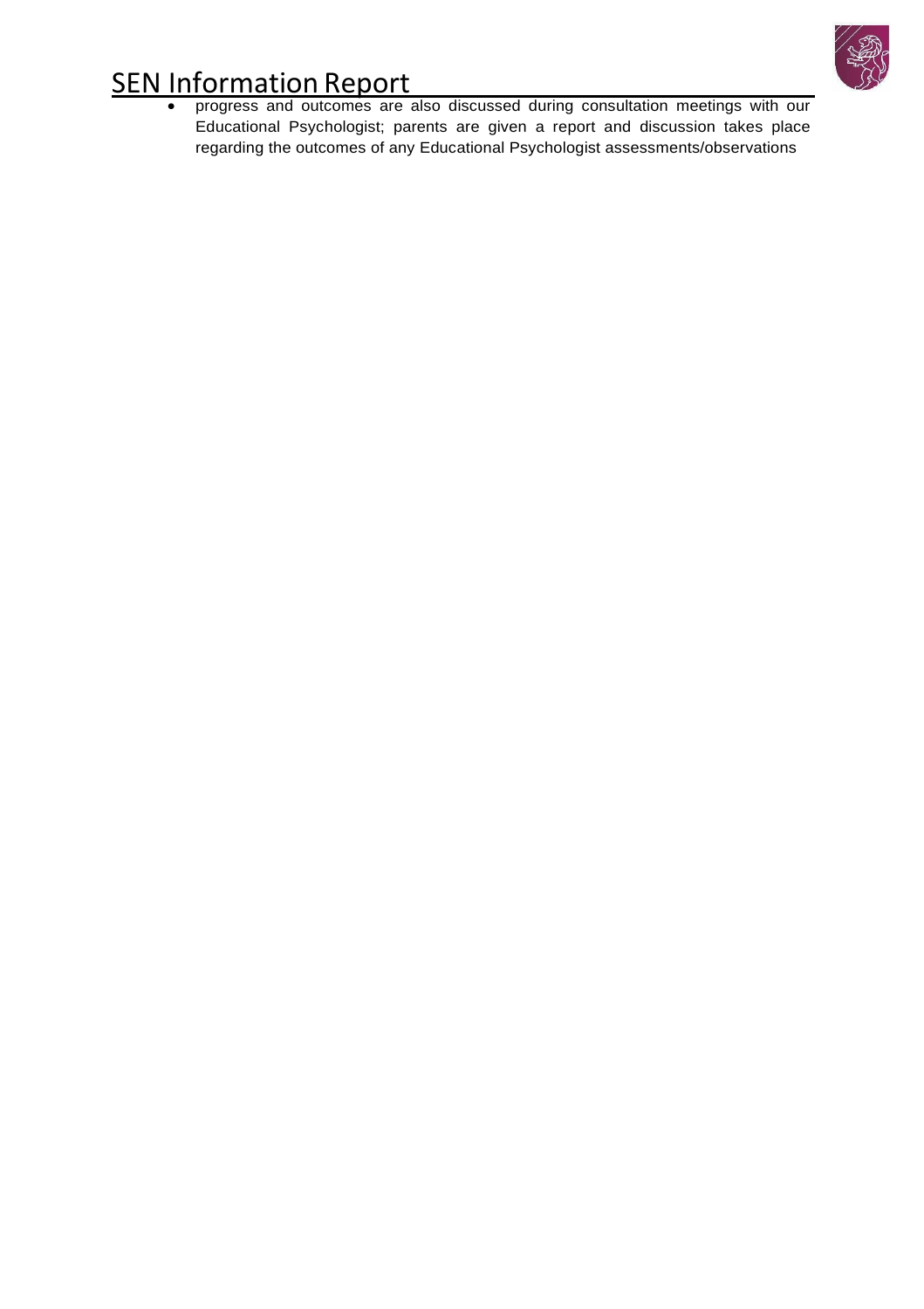

- progress and outcomes of assessments by other external agencies may also be discussed with parents at consultation meetings (e.g. with our speech and language therapist or with specialist support teachers or Wakefield MD Council Fair Access Team)
- The progress of children holding an Education Health and Care Plan is discussed at their annual review (interim reviews may also be called as necessary).
- At Year 5 annual reviews, transition to secondary school is considered with discussion involving parents. At Year 6 annual reviews, the SENCo of the receiving high school is usually invited to attend.
- Parental survey forms are used at annual reviews and throughout the year to obtain parents' views about their child's SEN, support in place to address needs and any modifications to this support which parents feel may be appropriate.

## **What are the arrangements for consulting children with SEN about and involving them in their education?**

- children with SEND are represented in proportion to their numbers in the school on our School Council
- targets set for children are reviewed with them
- children are involved in the writing of their Pen Portrait
- children's self-evaluation is actively encouraged throughout the school and children are supported where necessary to think of areas for development and how best to develop in these areas in school and at home; children are aware of their progress and the challenging targets set to support their development
- child survey forms are used at annual reviews and throughout the year to obtain children's views about their SEN, support in place to address needs and any modifications to this support which children feel may be helpful for them

## **What are the arrangements relating to the treatment of complaints from parents of children with SEN concerning the provision made at school?**

It is in everyone's interests for complaints to be resolved as quickly and at as low a level as possible. We urge parents/carers with any concerns regarding the provision made for their child to speak to us as soon as possible. In the first instance, please speak to the class teacher or the SENCO. If parents/carers feel their child's needs are still not being met they should make an appointment to see the Head of School.

If the concern remains unresolved The Pontefract Academies Trust Complaints Procedure (click here) should be followed. The Pontefract Academies Trust Complaints Procedure deals with such concerns or complaints made by any person, including members of the general public, unless separate statutory procedures apply (such as exclusions, admissions, statutory assessments of Special Educational Needs (SEN), matters likely to require a Child Protection Investigation).

If concerns are still unresolved parents may wish to use the Wakefield Information, Advice and Support Service for Special Educational Needs and Disability (SENDIASS).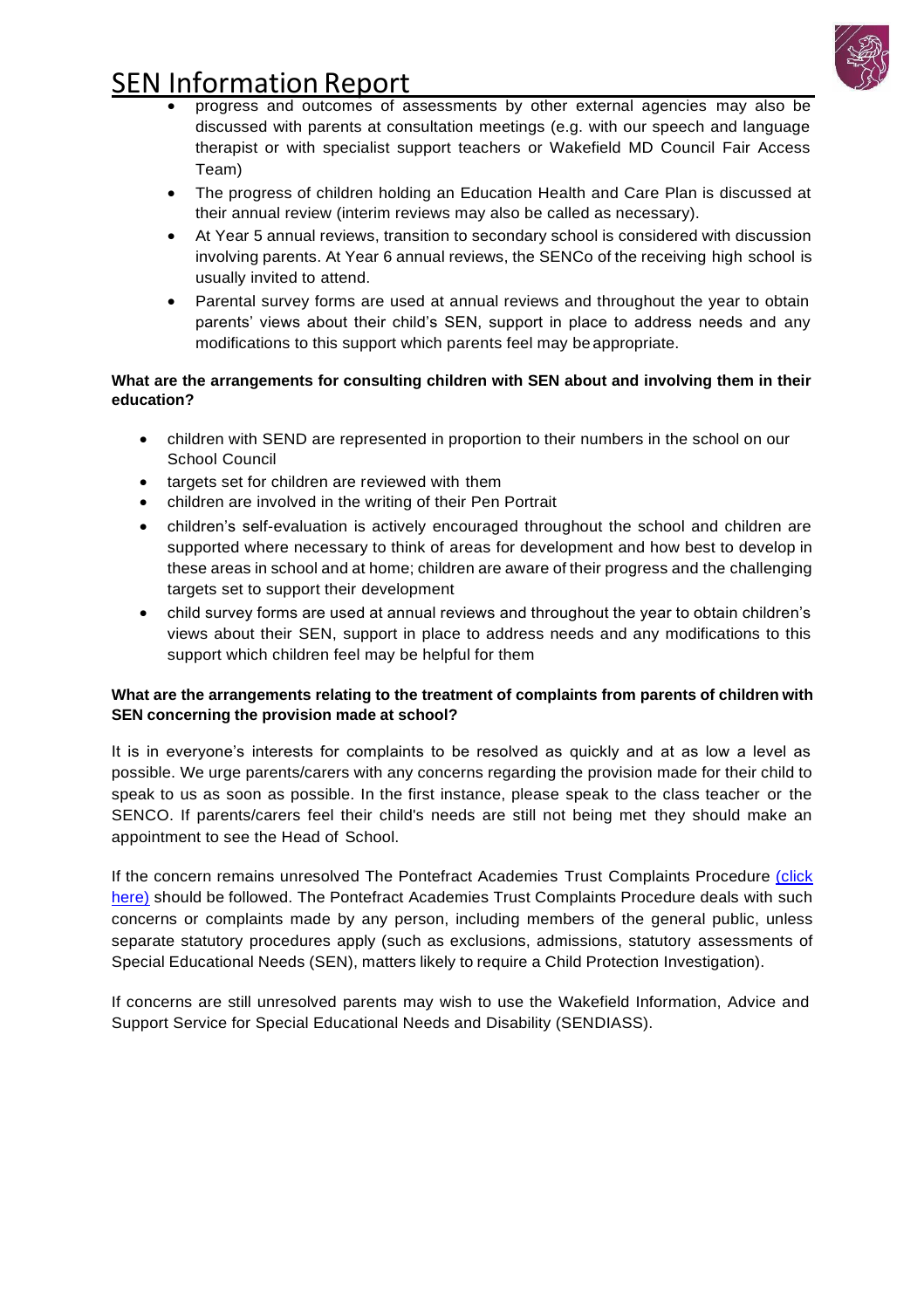

**How does the school involve other bodies, including health and social services bodies, local authority support services and voluntary organisations in meeting the needs of our children with SEN and in supporting the families of such children?**

- School commissions the services of an independent speech and language therapist (Mrs. Maria Mearis) to work directly with children in our school and to provide advice and support to staff in addressing speech and language needs throughout the school
- External support services play an important part in helping school identify, assess and make provision for pupils with special educational needs. Our school receives regular visits from a member of the Educational Psychology Service. In addition, school may seek advice from specialist advisory teachers from The Advisory Service for children will sensory impairment or physical/medical difficulties or social communication difficulties or from specialist teachers from the Fair Access Team to consider behaviours presented by children in school.
- the speech and language therapy and occupational therapy services (NHS) involved with individual children support school in the implementation of specific programs and contribute to the monitoring of progress and reviews of children
- School maintains links with child health services, children's social care services and education welfare services to ensure that all relevant information is considered when making provision for our children with SEN.
- A Health Practitioner is available for advice and attends meetings in school on request following referrals to the service made by school.
- liaison meetings with pre-school groups are held in the summer term before children enter our nursery classes
- Wakefield M D Council's multiagency support procedures (including Early Help support) are adhered to by school whereby help and support is offered to children and families when low level issues emerge and before problems escalate
- The school works with its Early Help link worker as part of the Team Around the School meetings on a termly basis

## **Where is the Wakefield M D Council's Local Offer published?**

Wakefield M D Council's Local Offer at the following web address [www.wakefield.gov.uk/localoffer](http://www.wakefield.gov.uk/localoffer)

**What are the contact details of support services for the parents of children with SEN, including those for arrangements made in accordance with clause 32 of the SEND Regulations 2014?**

## **BARNARDOs**

The role of the Independent Supporter is to provide parents and carers, ch ildren and young people with impartial information and advice in relation to assessments leading to Education, Health and Care Plans and conversion of statements to Education, Health and Care Plans.

## **Address: Room 249, Castleford Civic Centre, Ferrybridge Road, Castleford WF10 4JH**

**Email: [Wakefieldindependentsupport@barnardos.org.uk](mailto:Wakefieldindependentsupport@barnardos.org.uk)**

**Telephone: 01924 304152**

## **WAKEFIELD EARLY SUPPORT, ADVICE, INFORMATION AND LIAISON SERVICE (WESAIL)**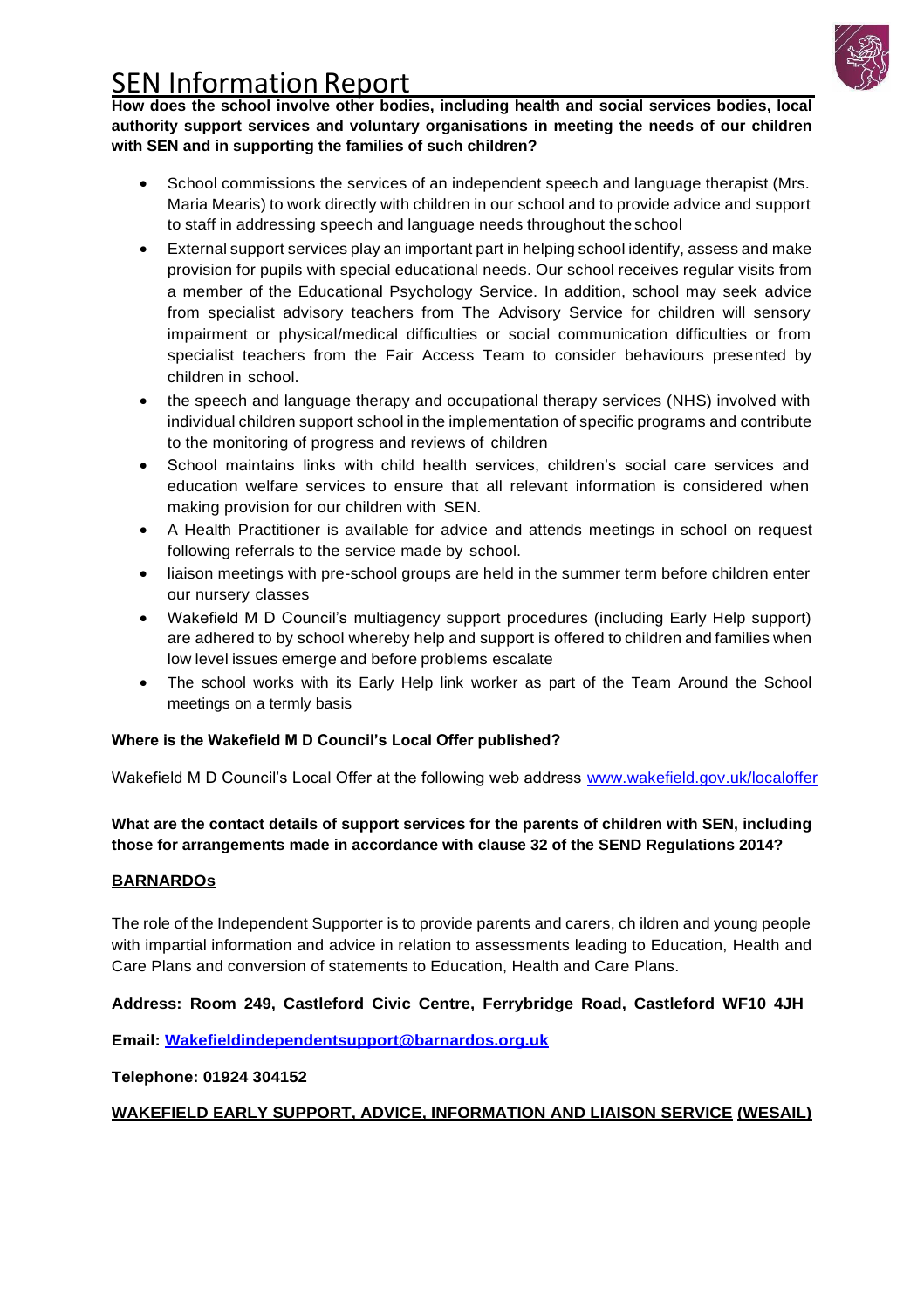

Wakefield Early Support, Advice, Information and Liaison Service (WESAIL) offer a one stop shop for advice, support and signposting alongside early support through a key worker service promoting advice, information, emotional and practical support to families.

WESAIL provides free, impartial information, advice and support to parents and carers that are caring for a child or a young person, who have, or may have, special educational needs and/or disabilities (SEND) aged 0-25 years who are living within the Wakefield District.

This service is also available to young people themselves and those working with families.

**Address:** KIDS, Office Suite 7, Bizspace Business Park, Denby Dale Road, Wakefield WF2 7AZ

**Email:**[wesail@kids.org.uk](mailto:wesail@kids.org.uk)

**Telephone:** 01924 379015

## **WAKEFIELD MD COUNCIL SEN ASSESSMENT AND REVIEW TEAM (SENART)**

Wakefield MDC SEN Assessment and Review Team (SENART) leads on the statutory processes of implementing and monitoring Education Health and Care Plans. This includes ensuring that assessments of Special Educational Needs are progressed in line with statutory time scales.

The service works with families, young people, schools and other agencies to ensure that advice is gathered and EHC plans are completed accurately and reviewed appropriately. This is done through providing advice and guidance on the statutory processes.

SENART facilitates the multi-agency EHC panel to consider and implements EHC Assessments and Plans and allocates levels of support and funding and for children and young people with EHCPs.

SENART also ensures effective commissioning of post-16 places for High Needs Learners and provision for out of district placements.

**Address:** Normanton Town Hall, High Street, Normaton WF6 2DZ

**Email:** [SENART@wakefield.gov.uk](mailto:SENART@wakefield.gov.uk)

**Telephone:** 01924 30246

## **WAKEFIELD M D COUNCIL EARLY HELP HUBS**

Wakefield M D Council is working with its partners, including the police, the NHS and Community and Voluntary Sector Organisations to provide more integrated, joined up, and community based services for families with children and young people pre-birth to 19yrs and 25yrs where there are Special Educational Needs or Disabilities. This is being done through the creation of 7 'Early Help Hubs' across the district, which offer a range of services for families and will intervene to help those who need support, at the earliest opportunity*.*

Pontefract & Knottingley Early Help Hub Pontefract Library & Municipal Offices Pontefract Library, Pontefract, WF8 1BD 01977 722451

[ponteandknottingley@wakefield.gov.uk](mailto:ponteandknottingley@wakefield.gov.uk)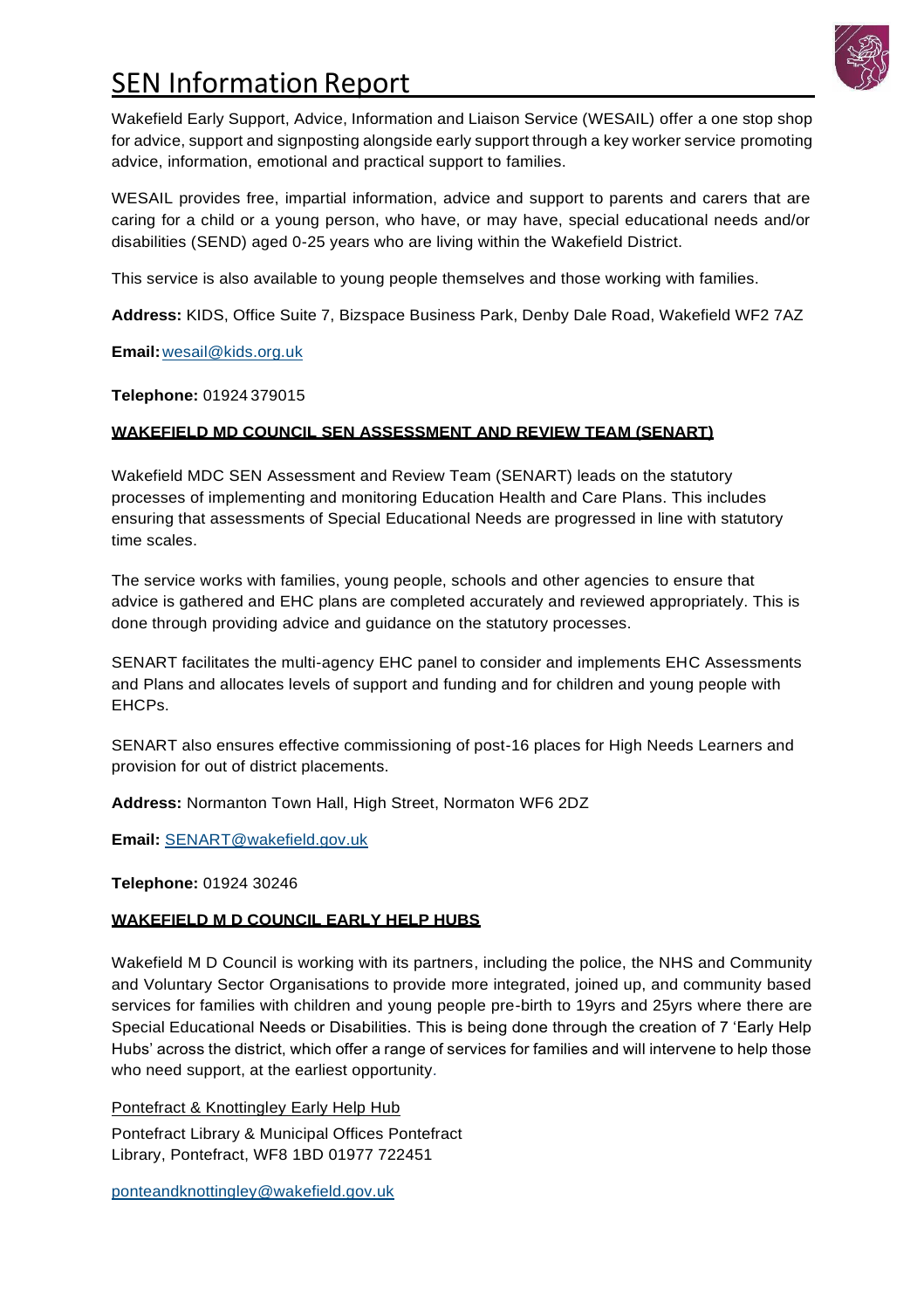

#### **What are the contact details of support services for supporting children with SEN in transferring between phases of education?**

#### **Nursery/Early Years Provision to Starting School**

Wakefield M D Council The Pre-5: SEN Service is for children  $0 - 5$  (usually up to their entry to Upper Foundation), who have additional needs and disabilities.

If a child attends a Children's Centre or a registered private, voluntary or independent setting, they can be referred directly by the setting. If the setting is concerned about a child's needs, staff will have spoken to parents about their child's needs and discussed what help they are giving the child. If they feel it would be helpful to make a referral they will talk to parents about this and ask them to sign their agreement.

The Pre-5 Service does not accept direct referrals from schools or other services.

Involvement in schools occurs if:

- the child moves from a registered setting with existing involvement
- the child has previously had Portage Service involvement
- the Service is named on a child's Education, Health and Care Plan
- -The work that the Pre-5 staff might do includes:
- observing the child as they play in the areas of provision in the setting or school
- working individually with the child
- working with staff to put strategies and interventions in place to help the child
- supporting the setting or school to plan e.g. considering the environment
- supporting the setting or school to develop individual programmes of support(e.g.Individual

Education Plans, One-Page Profiles, My Support Plans) and to include parents and other services e.g. health professionals in this process

- supporting settings to deliver small groups
- supporting the child's transition into the setting or moving on from the setting (transition)
- delivery of training for staff and parents around the individual needs of the child

When a referral from a setting has been received, a letter is sent to the child's parents inviting them to a meeting at the setting to discuss the child.

Advisory Teachers encourage settings to involve parents to the regular reviews of the child's progress and in the plans for the child's movement between groups in the setting and when they leave the setting.

Advisory Teachers takes the child's views into account by including the child's interests when planning activities and interventions.

The service keeps detailed records of all the work that is done with a child. The service takes account of Data Protection procedures and if parents are concerned about this they are asked to discuss this with the manager of the service.

Involvement with a child can continue until they transfer into Upper Foundation. The service then works with parents, the setting and other services to ensure a smooth move for the child (transition).

The Pre-5: SEND Service provides summary reports to parents, schools and settings and sends an evaluation form when the work with the child has ended.